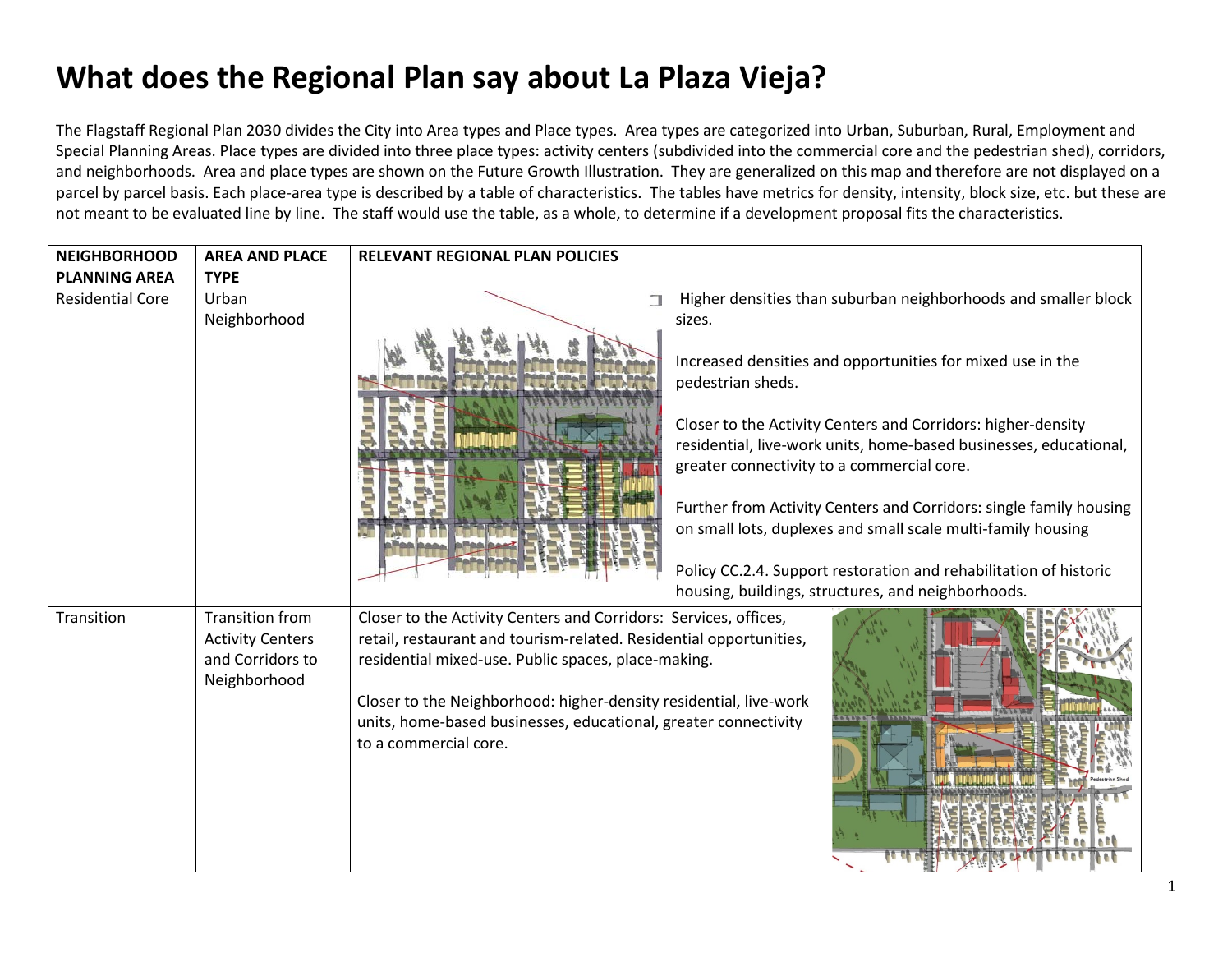| <b>NEIGHBORHOOD</b><br><b>PLANNING AREA</b> | <b>AREA AND PLACE</b>                                                                                                     | <b>RELEVANT REGIONAL PLAN POLICIES</b>    |                                                                                                                                                                                                                                                                                                                |
|---------------------------------------------|---------------------------------------------------------------------------------------------------------------------------|-------------------------------------------|----------------------------------------------------------------------------------------------------------------------------------------------------------------------------------------------------------------------------------------------------------------------------------------------------------------|
| <b>Commercial Edge</b>                      | <b>TYPE</b><br>Urban and<br>Suburban Activity<br><b>Centers</b><br>(Neighborhood<br>Scale) and<br>Commercial<br>Corridors |                                           | Mixed-use centers at intersections with local goods and services,<br>public spaces<br>Roads; with access to surrounding neighborhood; serves local<br>residents; transit and FUTS access.<br>Commercial areas are typically anchored by a grocery store, with<br>supporting retail and service establishments. |
|                                             |                                                                                                                           | Single-family home<br>ownhomes & Apartmen | May also include other neighborhood-oriented uses such as schools,<br>employment, day care, parks, and civic facilities, as well as residential<br>uses as part of a mixed-use development activity center.                                                                                                    |

## **Neighborhood, Housing, and Urban Conservation**

The goals and policies in the Neighborhood, Housing, and Urban Conservation chapter are improtant for the La Plaza Vieja Neighborhood Plan. The policies under Goal 1 (*Foster and maintain healthy and diverse urban, suburban, and rural neighborhoods in the Flagstaff region.)* are particularly applicable:

*Policy NH.1.1. Preserve and enhance existing neighborhoods.*

*Policy NH.1.2. Respect traditions, identifiable styles, proportions, streetscapes, relationships between buildings, yards, and roadways; and use historically appropriate and compatible building and structural materials when making changes to existing neighborhoods, especially in historic neighborhoods. Policy NH.1.3. Interconnect existing and new neighborhoods through patterns of development, with complete streets, sidewalks, and trails.*

*Policy NH.1.4. Foster points of activities, services, increased densities, and transit connections in urban and suburban neighborhoods.*

*Policy NH.1.5. Use traditional neighborhood design standards for new and revitalized urban neighborhoods, neighborhood plans, specific plans, or master plans.*

*Policy NH.1.6. New development, especially on the periphery, will contribute to completing neighborhoods, including interconnecting with other neighborhoods; providing parks, civic spaces, and a variety of housing types; and protecting sensitive natural and cultural features.*

*Policy NH.1.7. Develop appropriate programs and tools to ensure the appropriate placement, design, and operation of new student housing developments consistent with neighborhood character and scale.*

*Policy NH.1.8. Prioritize the stabilization of a neighborhood's identity and maintain cultural diversity as new development occurs.*

Goal NH.3 *(Make available a variety of housing types at different price points, to provide housing opportunity for all economic sectors.), Goal NH.4 (Goal NH.4. All housing is safe and sanitary.*), and Goal NH.6 (*Neighborhood conservation efforts of revitalization, redevelopment, and infill are compatible with and enhance our overall community character.)* along with their associated policies will also be important in maintaining opportunities for existing residents to remain a part of the neighborhood and for ensuring the health and safety of residents.